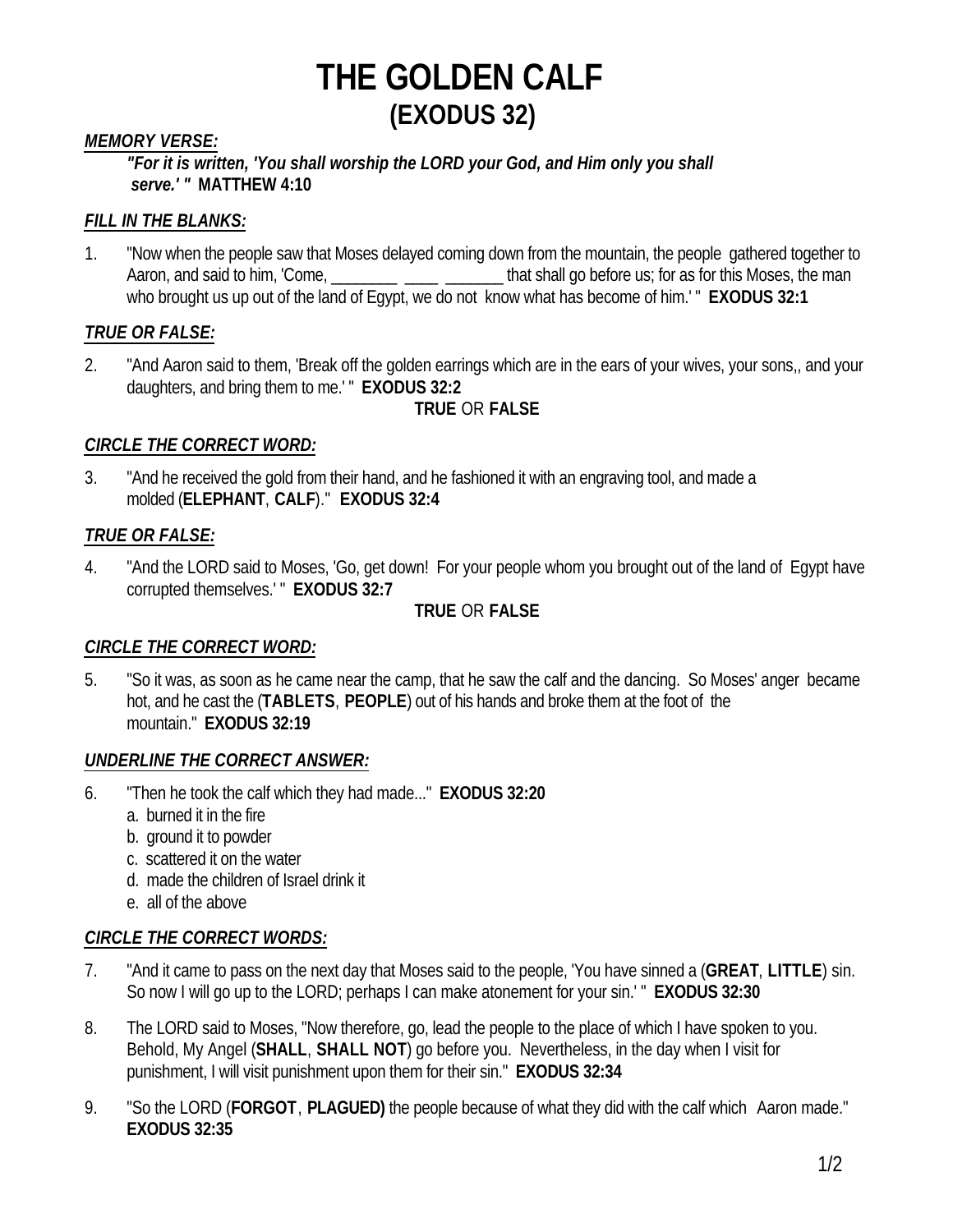## *MEMORY VERSE:*

*"For it is written, 'You shall worship the LORD your God, and Him only you shall serve.' "*  **MATTHEW 4:10**

#### *FILL IN THE BLANKS:*

- 1. "Now when the people saw that Moses delayed coming down from the mountain, the people gathered together to Aaron, and said to him, 'Come, \_\_\_\_\_\_\_\_ \_\_\_\_\_ \_\_\_\_\_\_\_\_ that shall go before us; for as for this Moses, the man who brought us up out of the land of Egypt, we do not know what has become of him.' " **EXODUS 32:1**
- 2. "And Aaron said to them, 'Break off the golden entity which are in the ears of your wives, your sons,, and your daughters, and bring them to me.' " **EXODUS 32:2**

#### *CIRCLE THE CORRECT WORD:*

3. "And he received the gold from their hand, and he fashioned it with an engraving tool, and made a molded (**ELEPHANT**, **CALF**)." **EXODUS 32:4**

#### *TRUE OR FALSE:*

4. "And the LORD said to Moses, 'Go, get down! For your people whom you brought out of the land of Egypt have corrupted themselves.' " **EXODUS 32:7**

#### **TRUE** OR **FALSE**

#### *FILL IN THE BLANK:*

5. "So it was, as soon as he came near the camp, that he saw the calf and the dancing. So Moses' anger became hot, and he cast the  $\qquad \qquad$  out of his hands and broke them at the foot of the mountain." **EXODUS 32:19**

## *UNDERLINE THE CORRECT ANSWER:*

- 6. "Then he took the calf which they had made..." **EXODUS 32:20**
	- a. burned it in the fire
	- b. ground it to powder
	- c. scattered it on the water
	- d. made the children of Israel drink it
	- e. all of the above

#### *FILL IN THE BLANKS:*

- 7. "And it came to pass on the next day that Moses said to the people, 'You have sinned a \_\_\_\_\_\_\_\_\_. So now I will go up to the LORD; perhaps I can make atonement for your sin.' " **EXODUS 32:30**
- 8. The LORD said to Moses, "Now therefore, go, lead the people to the place of which I have spoken to you. Behold, \_\_\_\_\_\_ \_\_\_\_\_\_\_\_\_\_\_\_\_\_\_\_\_\_\_\_\_\_\_\_\_\_ shall go before you. Nevertheless, in the day when I visit for punishment, I will visit punishment upon them for their sin." **EXODUS 32:34**
- 9. "So the LORD the people because of what they did with the calf which Aaron made." **EXODUS 32:35**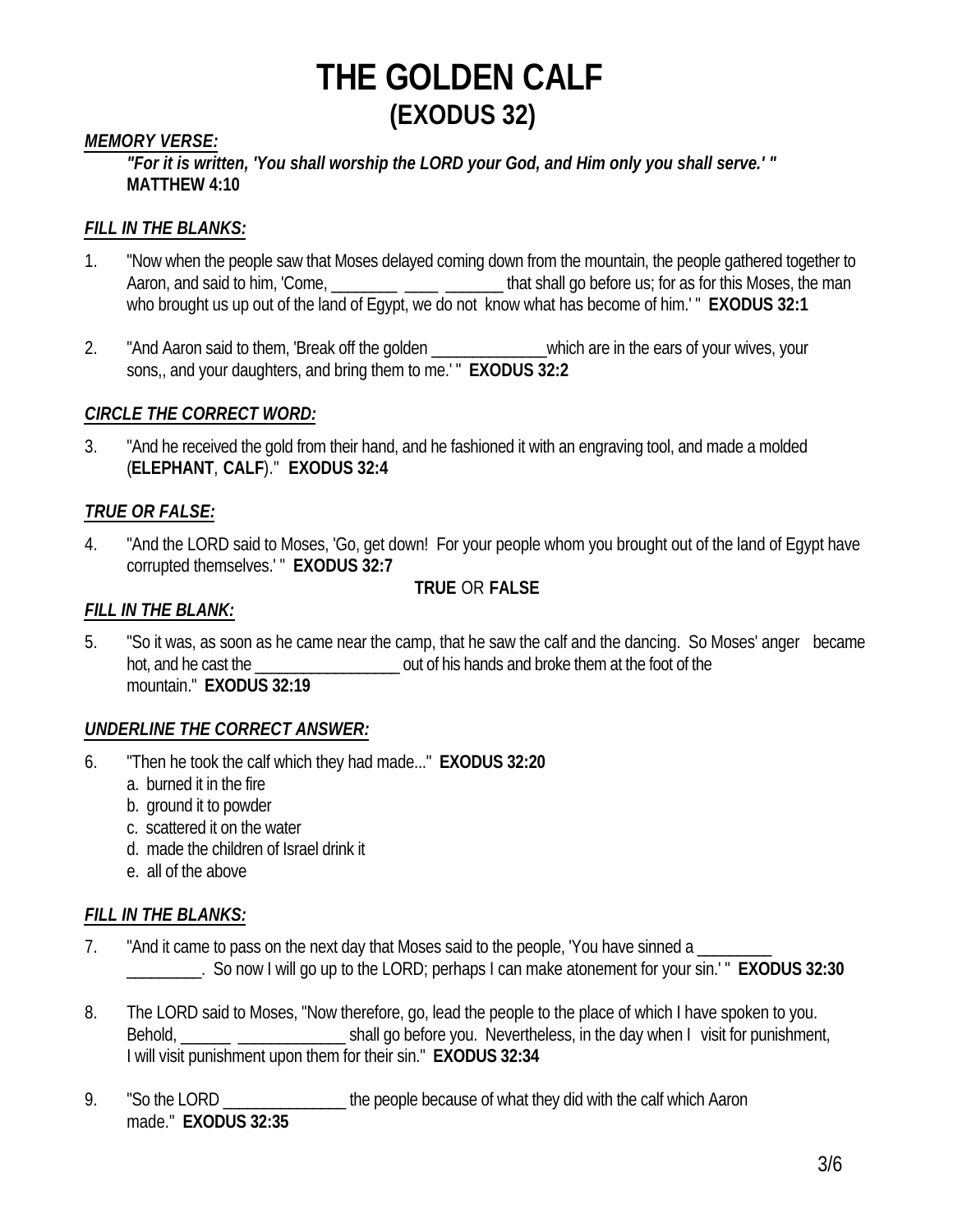

"And he received the gold from their hand, and he fashioned it with an engraving tool, and made a molded calf." **EXODUS 32:4**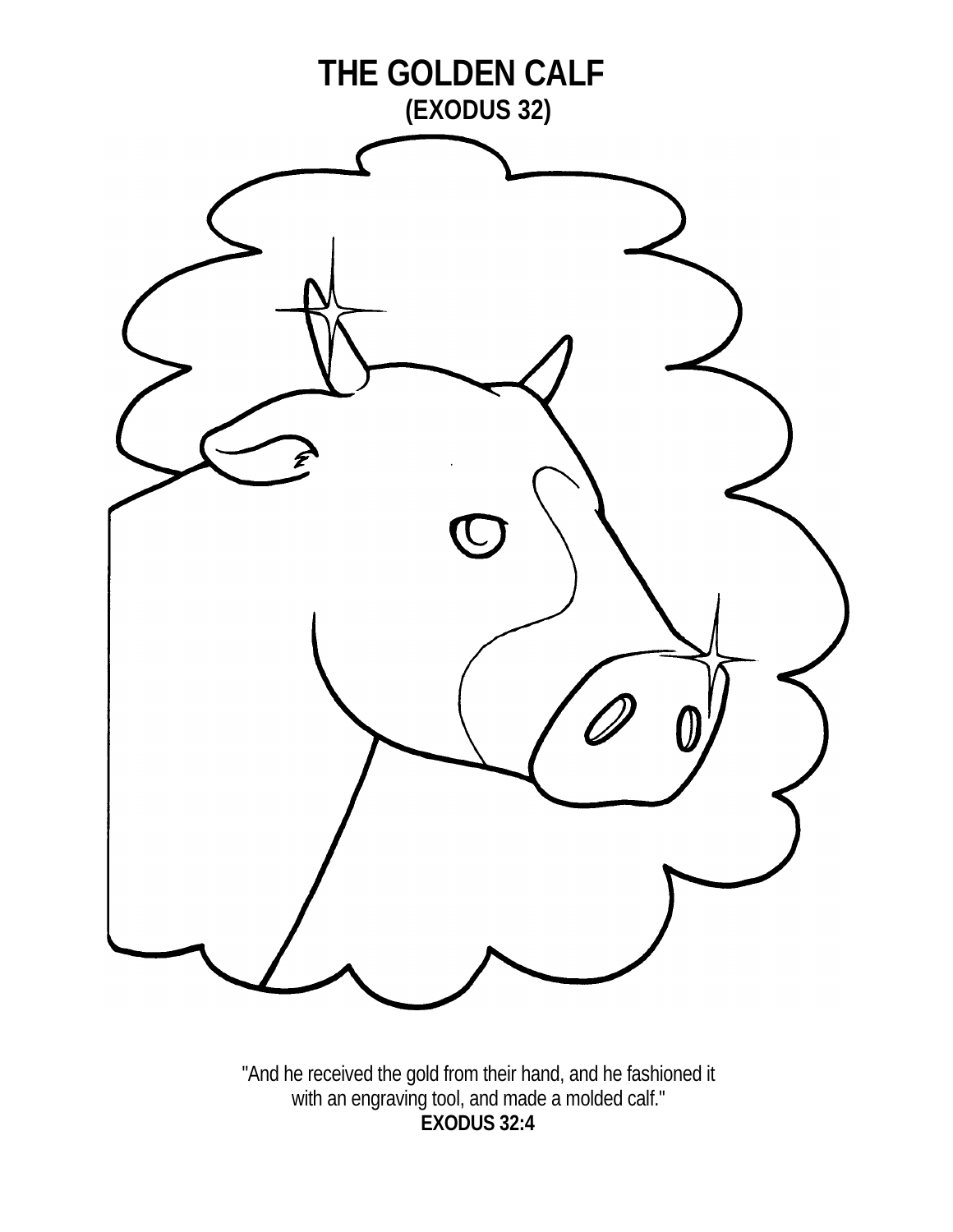## **THE GOLDEN CALF (EXODUS 32)** M O S E S P Y A D P D U T C A L F<br>P I H S R O W V P I H S R O W I A R A K E K Z O H N<br>C C G O L D J A K C C G O L D J A K U D E T P U R R O C E M D E N N I S H N D L W O J K Y F Z J L T A B L E T S Y T J B J I N O R A A P C **AARON GOLD SINNED CALF MOSES TABLETS CORRUPTED PLAGUED WORSHIP DRINK**



 $\cdot$ 

t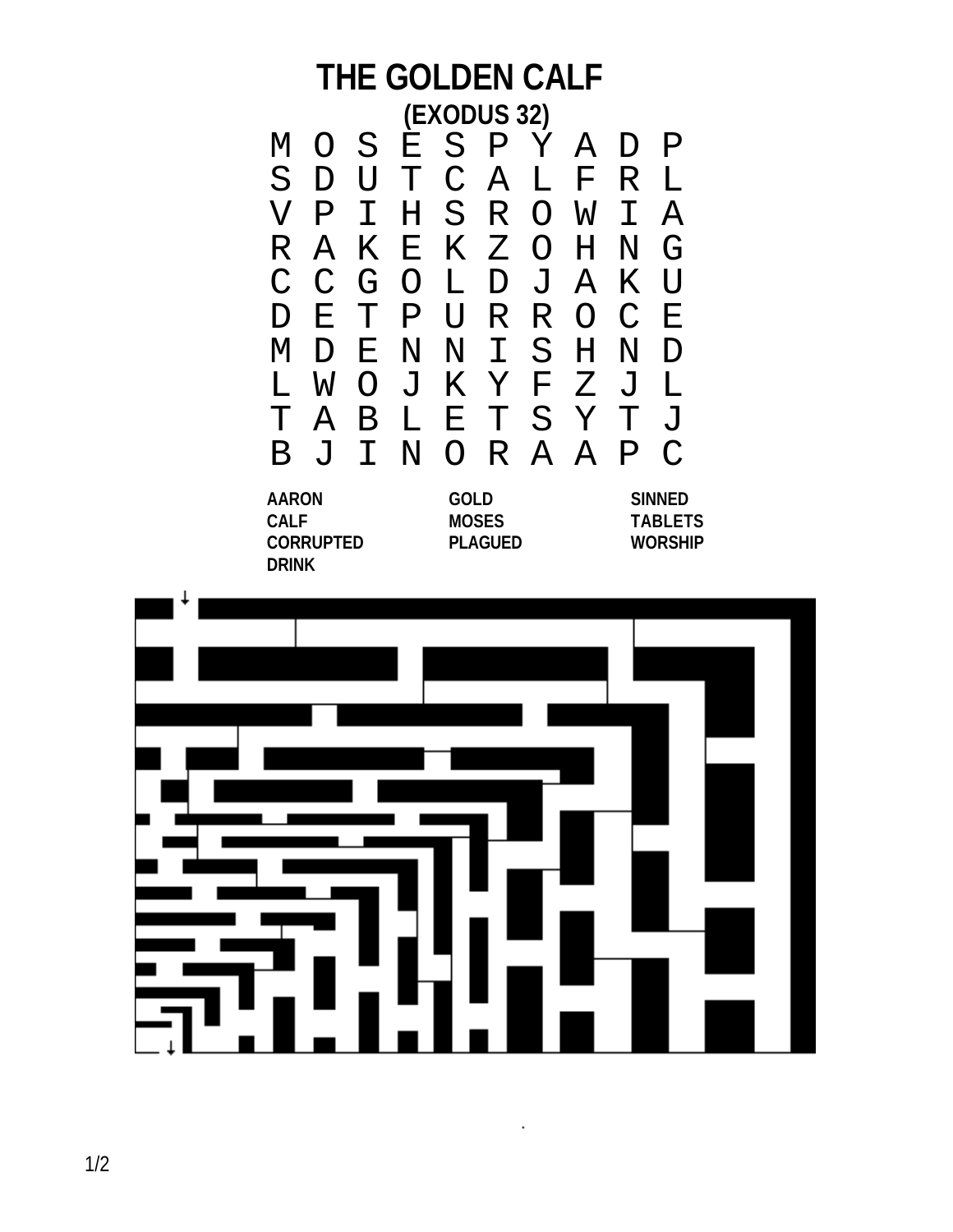L Y P B G W O Q T B U C A P Y U G Y L L R R U K D E A J N Z A U Y N B T C M U U H F Y K P L L I D S I N N E D O Z A F W I H F O C V V E R Z F J Q K B M H S L Q D E K J S O C C G N F D U B P J K V Y N Y L T Q S D R T A N T S Q C K N I R D I E M G S P D A R Z K A M T P P K K Y H S D G E P P Z L C U O Q J H L Y P R K P V P M Y M R Z O J N P H T T A F I E W O U U B G B X O Z W E O T A T G O H N L I U G C M B O W M Y M B R E R U J S C W R A I P A O S T F J D H A A D E W R V W F D C M Q L L H A T W F U A A D S O C Z Y D E W H H F Q M B Q V U U S D S W C O L W U N V S L I Q N L I T E E W I G H A D T R G V S W L S A X E T N S K A H R K F L M K G R V D Q S I O T Q O I G G E U B A K B S V L H V L T N D S M E W D M N E O U Y N O J T P P A H D M R P A V Q U H A Y K G N X Y B U L I Q N W I F B N D T P

**CORRUPTED PLAGUED**

**AARON DRINK SINNED ANGEL GOLD TABLETS CALF MOSES WORSHIP**



 $\overline{\phantom{a}}$